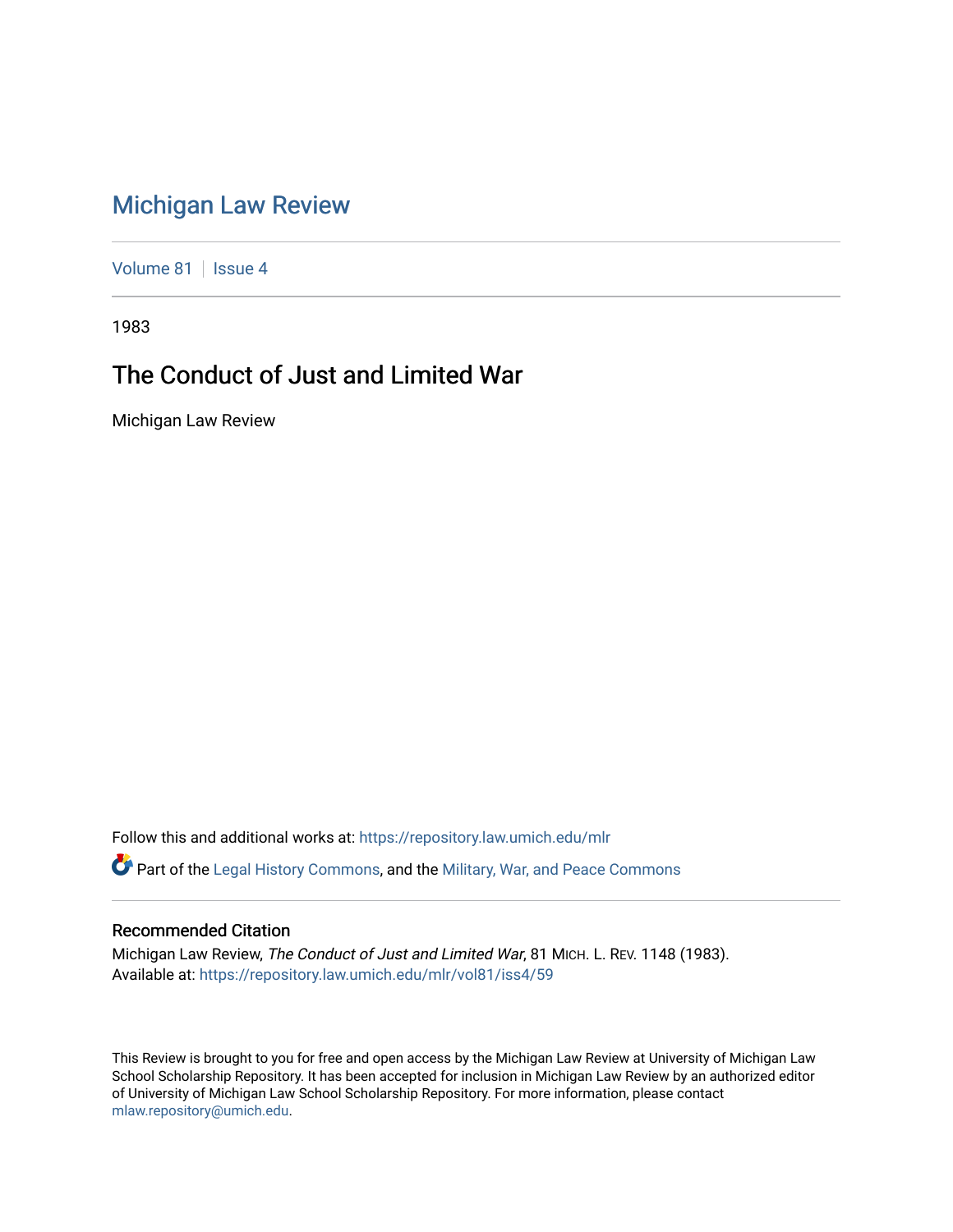## THE CONDUCT OF JUST AND LIMITED WAR. By *Wi//iam* V. *O'Brien.*  New York: Praeger Publishers. 1981. Pp. vii, 495. \$39.95.

In an age of increasing world tension and sporadic outbreaks of international violence, William V. O'Brien's *The Conduct of Just and Limited War*  is a timely reappraisal of war. O'Brien fills a void in just-war literature, summarizing modem just-war and limited-war theories and applying them to analyses of the Korean and Vietnam wars.<sup>1</sup> Additionally, O'Brien suggests ways in which theory can be transformed into policy initiatives to shape the dimensions of future wars.

O'Brien opens his inquiry by suggesting that any realistic analysis of war must conclude that "recourse to armed coercion is a perennial feature of the human condition" (p. 2).2 He views war as the continuation of politics by other means and seeks to find ways to limit and contain it  $(p. 3)$ .<sup>3</sup> He then moves beyond the abundant literature on the subject<sup>4</sup> and brings together the separate theories of just war and limited war to show their complementary nature.

O'Brien asserts that "the single, underlying requirement for the conduct of just war is that such war must be limited" (p. 38). These interrelated

<sup>1.</sup> Modem just-war theoreticians have focused primarily on World War II and the atomic bomb.

<sup>2.</sup> By logical extension, O'Brien says, any approach that would simply "wish away" war is irrelevant. P.2.

<sup>3.</sup> The only alternative view, O'Brien suggests, is to view war as inherently uncontrollable and subject only to total victory or defeat.

<sup>4.</sup> For further analysis of the just-war theory, *see generally* S. BAILEY, PROHIBITIONS AND RESTRAINTS IN WAR (1972); R. BAINTON, CHRISTIAN ATTITUDES TOWARD WAR AND PEACE (1960); J. DOUGHERTY & **R.** PFALTZGRAFF, JR., CONTENDING THEORIES OF INTERNATIONAL RELATIONS 150-54, 167-71 (1971); J. EPPSTEIN, THE CATHOLIC TRADITION OF THE LAW OF NATIONS (1935); J. JOHNSON, IDEOLOGY, REASON AND THE LIMITATION OF WAR (1975); J, JOHNSON, JUST WAR TRADITION AND THE RESTRAINT OF WAR: A MORAL AND HISTORICAL INQUIRY (1981); H. MORGENTHAU, POLITICS AMONG NATIONS: THE STRUGGLE FOR POWER AND PEACE (3d ed. 1960); J. MURRAY, MORALITY AND MODERN WAR (1959); W. O'BRIEN, NUCLEAR WAR, DETERRENCE AND MORALITY (1967); R. POTTER, THE MORAL LOGIC OF WAR (n.d.); P. RAMSEY, WAR AND CHRISTIAN CONSCIENCE: How SHALL MODERN WAR BE CONDUCTED JUSTLY? (1961); P. RAMSEY, THE JUST WAR: FORCE AND POLITICAL RESPONSI-BILITY (1968); Walters, *Historical Application of the Just War Theory: Four Case Studies in Normative Ethics* in LOVE AND SOCIETY: ESSAYS IN THE ETHICS OF PAUL RAMSEY (J, Johnson & D. Smith eds. 1974); *Childress,Just-War Criteria,* in WAR OR PEACE: THE SEARCH FOR NEW ANSWERS 40 (T. Shannon ed. 1980); Hartigan, *Noncombatant lmmunil):· Reflections on its Origins and Present Status,* 29 REV. OF PoL. 204 (1967); Hehir, *The Just-War Et/lie and Catholic Theology: .Dynamics* of *Change and Continuity,* in WAR OR PEACE: THE SEARCH FOR NEW ANSWERS 15 (T. Shannon ed. 1980). For further analysis of the limited-war doctrine, *see generally* B. BRODIE, STRATEGY IN THE MISSILE AGE (1959); s. DEJTCHMAN, LIMITED WAR AND AMERICAN DEFENSE POLICY (1964); H. KISSINGER, NUCLEAR WEAPONS AND FOREIGN POLICY (1957); R. MCCLINTOCK, THE MEANING OF LIMITED WAR (1967); R. OSGOOD, LIM· ITED WAR (1957); R. OSGOOD, LIMITED WAR REVISITED (1979); R. OSGOOD & R. TUCKER, FORCE, ORDER, AND JUSTICE (1967); Garnett, *Limited "Conventional" War in the Nuclear Age,*  in RESTRAINTS ON WAR: STUDIES IN THE LIMITATION OF ARMED CONFLICT (M, Howard ed. 1979).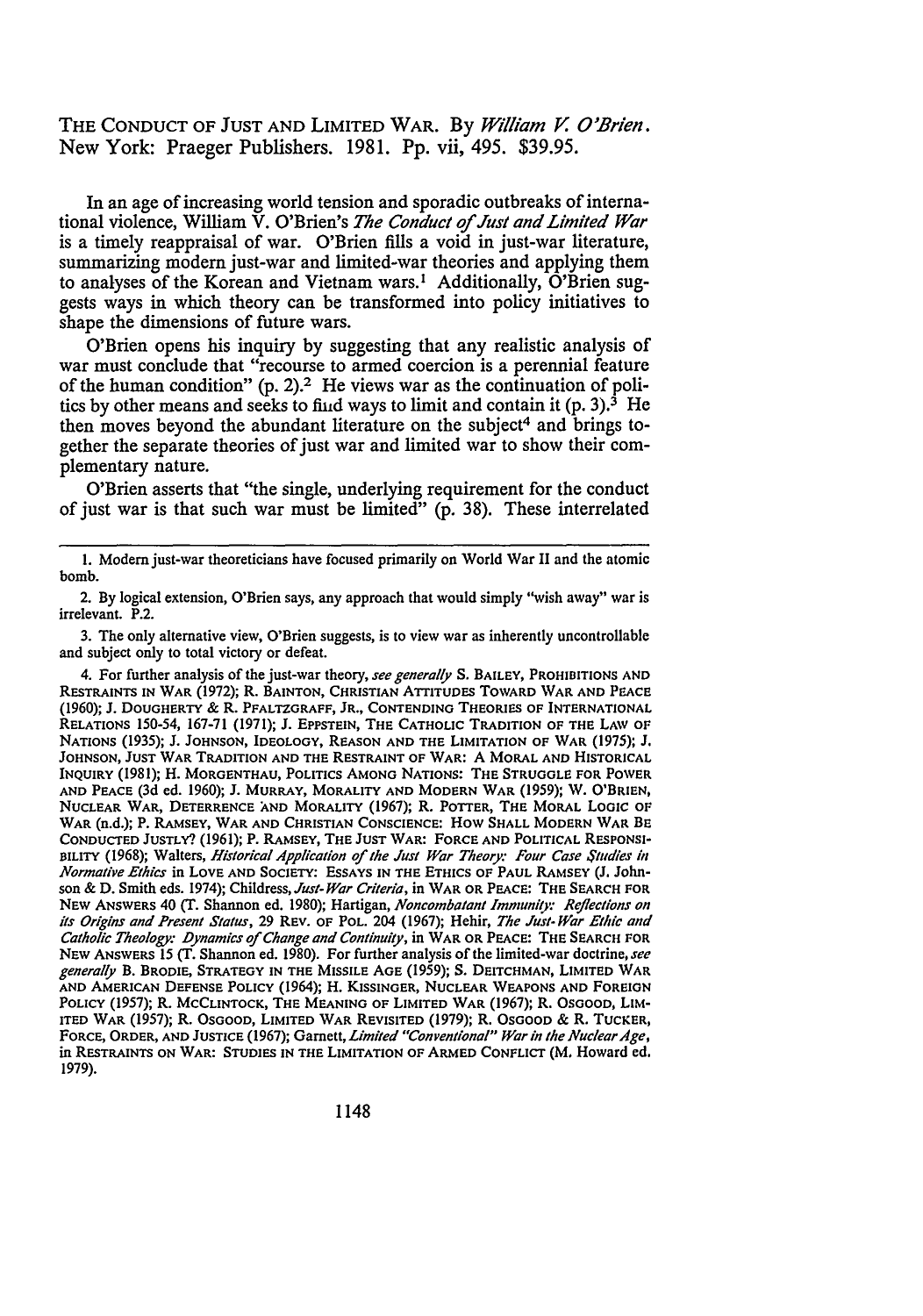concepts, he says, can provide both bases for analysis of past wars, and goals for future wars (p. 71).

The analysis begins by tracing the roots of just-war doctrine from its origins in the work of St. Thomas Aquinas and natural law<sup>5</sup> to twentiethcentury philosophers and positive law. $6$  It is here that just-war doctrine has its primary roots (pp. 4-5). O'Brien acknowledges a third source, Christian theology, but contends that the church's just-war doctrine is primarily natural law, albeit natural law of a special kind (p. 15).<sup>7</sup>

Having identified the roots of just-war theory, O'Brien divides his analysis into two parts: permissible recourse to war, and just conduct in war. In this accomplishment O'Brien's book is particularly useful.

The first inquiry, whether a nation has permissible recourse to war, depends upon three elements. Recourse to war is permissible when an authority competent to wage war on behalf of the entire nation exists within it,

6. *See, e,g.,* Charter of the Organization of American States, T.I.A.S. No. 2361 (1948); European Convention for the Protection of Human Rights and Fundamental Freedoms, 213 U.N.T.S. 222 (1955); Geneva Convention for the Amelioration of the Condition of Wounded and Sick in Armed Forces in the Field, Aug. 12, 1949, 6 U.S.T. 3114, T.I.A.S. No. 3362, 75 U.N.T.S. 31 (1950); Geneva Convention on the Prohibition of the Development, Production and Stockpiling of Bacteriological (Biological) and Toxin Weapons and on Their Destruction, Apr. 10, 1972, 26 U.S.T. 583, T.I.A.S. No. 8062; Geneva Convention Relative to the Protection of Civilian Persons in Time ofWar, Aug. 12, 1949, 6 U.S.T. 57, T.I.A.S. No. 3365, 75 U.N.T.S. 287 (1950); Geneva Convention Relative to the Treatment of Prisoners of War, Aug. 12, 1949, 6 U.S.T. 3316, T.I.A.S. No. 3364, 75 U.N.T.S. 135 (1950); Protocol Additional to the Geneva Conventions of 12 August 1949, and Relating to the Protection of Victims of International Armed Conflicts (Protocol I), *adopted* by *the Conference* June 8, 1977, UN Doc. A/32/144, 16 I.L.M. 1391 (1977); Protocol Additional to the Geneva Conventions of 12 August 1949, and Relating to the Protection of Victims of Non-International Armed Conflicts (Protocol II), *adopted* by *the Conference* June 8, 1977, UN Doc. A/32/144 (1977), 16 I.L.M. 1442 (1977); Protocol for the Prohibition of the Use in War of Asphyxiating, Poisonous or Other Gases, and of Bacteriological Methods of Warfare, June 17, 1925, 26 U.S.T. 571, T.I.A.S. No. 8061, 94 L.N.T.S. 65 (1929); Hague Convention IV Respecting the Laws and Customs of War on Land, Oct. 18, 1907, 36 Stat. 2277, T.S. No. 539; Treaty for the Renunciation of War, Aug. 27, 1928, 46 Stat. 2343, T.S. No. 796, 94 L.N.T.S. 57 (1929).

7. The teachings of Christ, O'Brien suggests, are primarily addressed to conduct of the individual. They are, therefore, not directly applicable to war between nations. P. 15. Further, O'Brien says that theological thought is difficult to separate from the other elements of the theories of St. Thomas and the Scholastics. P. 15. He concludes that Scholastic just-war thought should be viewed as natural law "elevated" by ''the perspectives of Christians benefiting from Christ's teaching[s)." As support, he cites theological acceptance of Scholastic teachings on just war. P. 15.

*<sup>5.</sup>* For analysis of the influence of theology on war, see generally AQUINAS: SELECTED POLITICAL WRITINGS (A. D'Entreves ed. 1948); R. BAINTON, *supra* note 4; J. BENNETT, FOR-EIGN POLICY IN CHRISTIAN PERSPECTIVE (1966); C. COOPER, THE LosT CRUSADE (1970); E. DE VATTEL, THE LAW OF NATIONS OR THE PRINCIPLES OF NATURAL LAW APPLIED TO THE CONDUCT AND TO THE AFFAIRS OF NATIONS AND OF SOVEREIGNS (1916); J. EPPSTEIN, *supra*  note 4; L. McREAVY, PEACE AND WAR IN CATHOLIC DOCTRINE (1963); PATTERN FOR PEACE: CATHOLIC STATEMENTS ON INTERNATIONAL ORDER (H. Flannery ed. 1962); R. NIEBUHR, CHRISTIANITY AND POWER POLITICS (1940); H. ROMMEN, THE NATURAL LAW: A STUDY lN LEGAL AND SOCIAL HISTORY AND PHILOSOPHY (1947); J. TOOKE, THE JUST WAR IN AQUINAS AND GROTIUS (1965); L. WALTERS, FIVE CLASSIC JUST WAR THEORIES: A STUDY IN THE THOUGHT OF THOMAS AQUINAS, VITORIA, SUAREZ, GENTILI, AND GROTIUS (1971) (unpublished dissertation Yale University).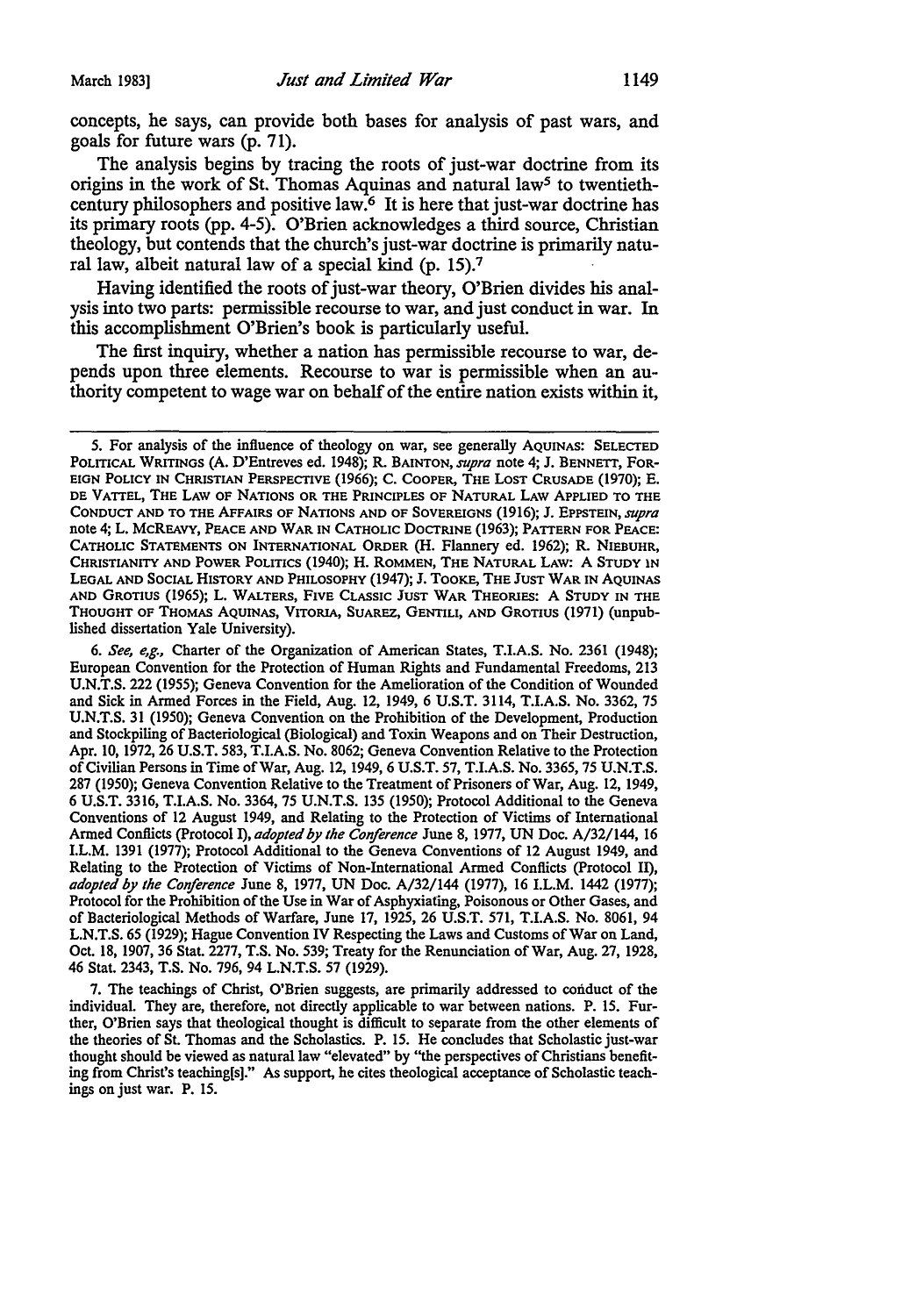when the nation has "just cause,"<sup>8</sup> and when the nation possesses "right intentions"<sup>9</sup>(pp. 16-36). Of the three requirements for permissible recourse to war, 'just cause" is the most difficult to define because it involves substantive evaluation of a nation's claim of right. In general, O'Brien says, a cause is just if a country's fundamental values or way of life are endangered  $(p. 21).^{10}$ 

The second requirement of just war, just conduct in war, requires using only military force *proportionate to political objectives* and avoiding intentional attacks on noncombatants and nonmilitary targets (pp. 38-55). Although one or more of these specific elements may be more important than the others, they form a comprehensive whole (pp. 35-36).

O'Brien then moves beyond familiar policies of military necessity and minimum destruction<sup>11</sup> and applies his criteria to contemporary examples. After illustrating the concepts of the just-war model through case analysis of World War II, and the Korean and Vietnam wars, he concludes that all three wars properly met just-war criteria (p. 331).

In light of the political limits of O'Brien's case analysis, one wonders whether his American viewpoint partially distorts his vision. Analysis of the wars is objective and detailed; but, the conclusions do not always logically follow. For example, O'Brien notes that "[g]iven the dispute over the U.S. compliance with [permissible recourse to war] conditions, satisfactory compliance with the fiust conduct] requirements becomes essential if the United States is to be judged to have engaged in a just war in Vietnam" (p. 98) and concludes that the just conduct record is "sufficiently good to qualify for just-war status if the [permissible recourse to war] conditions are adequately met" (p. 125). With this somewhat circular reasoning, O'Brien concludes that the Vietnam war was a just war (p. 331). Another inconsistency in the case analysis is O'Brien's treatment of World War II. He claims in theory that, "[t]he single, underlying requirement for the conduct of just war is that such a war must be limited" (p. 38), but finds in practice "that the total-war efforts against Germany and Japan met the just war conditions sufficiently to qualify these wars as just." (p. 87). This is consistent provided political objectives measure the parameters of permissible violence, but one may then well wonder how such a standard really constrains the military conduct of powers totally dedicated to the purposes of their warmaking.

In addition to analyzing conventional war in terms of just-war doctrine, O'Brien also undertakes the ambitious goal of making sense of the threat of nuclear war. In perhaps the most controversial of his theories, O'Brien sug-

<sup>8.</sup> The means of pursuing this just cause must be proportionate to the right asserted, p.16. *See* note 10 *infra.* 

<sup>9.</sup> Right intention means simply that the motivation for war is limited to the vindication of the right that is the basis of the just cause, pp. 33-34.

<sup>10.</sup> Readers interested in assessing the merits of particular claims of "just cause" may be disappointed in O'Brien's treatment of it. For the most part, just-cause examples in his book are of attempts on the part of the U.S. to preserve democratic values in the face of fascist or communist encroachment, such as World War II, p. 72, and the Korean and Vietnam Wars, pp. 87, 91.

<sup>11.</sup> *See, e.g.,* M. McDOUGAL & F. FELICIANO, LAW AND MINIMUM WORLD PUBLIC OR-DER: THE LEGAL REGULATION OF INTERNATIONAL COERCION 520-31 (1961),